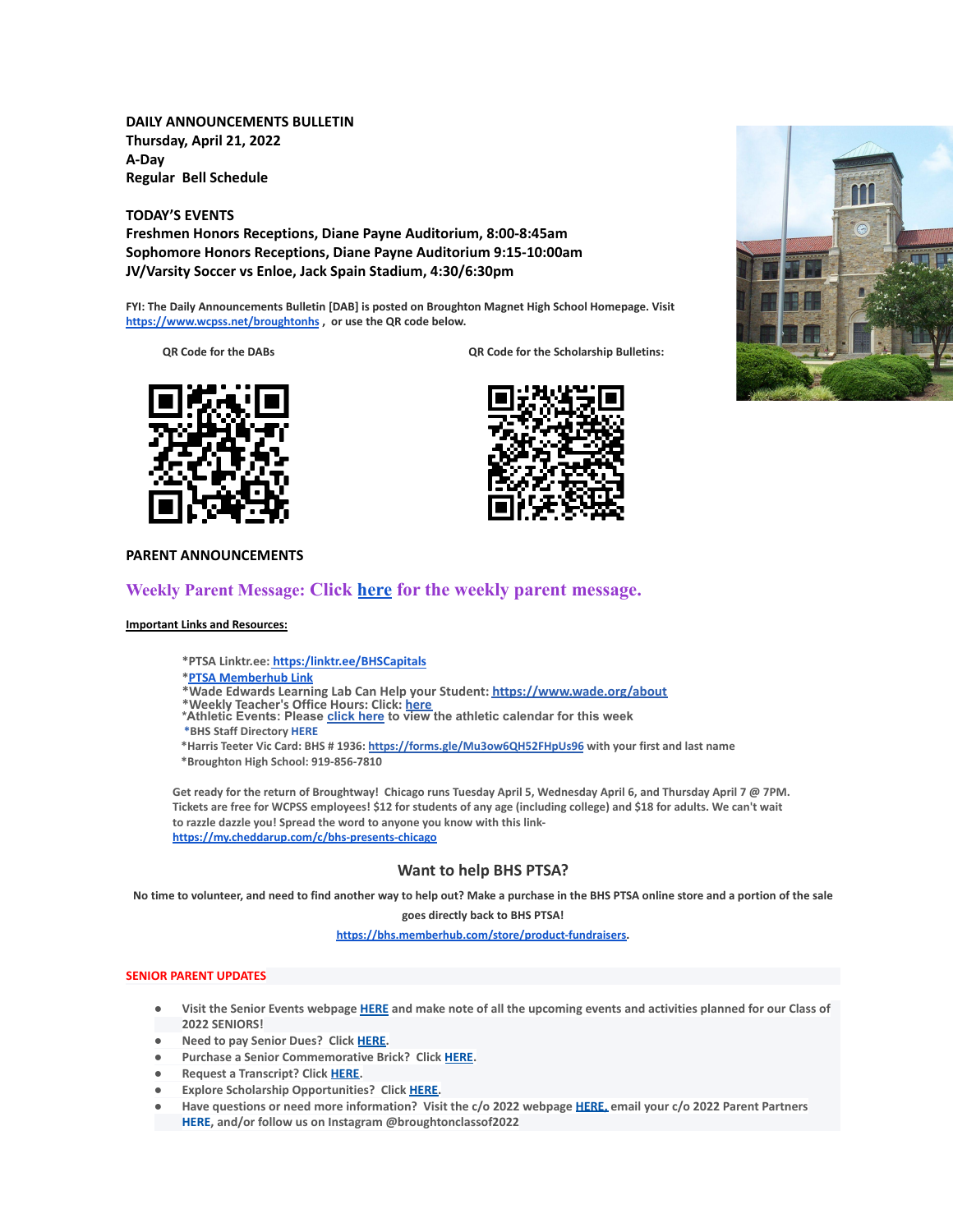**GLOBAL POINTS OF PROGRESS - United States: Cleveland is making headway toward a circular economy by recycling components of old buildings instead of simply tearing them down.** Two recent projects in Cleveland - a MetroHealth hospital campus and the headquarters of manufacturing consultancy Magnet - illustrate the importance of "deconstruction," or the careful dismantling of a building to reuse materials.

#### **STUDENT ANNOUNCEMENTS [GENERAL]**

The Broughton Note-Worthy Leader's Club is currently doing a socks and underwear clothing drive. There is a bin at the front entrance of the school to place donations. It is running through TODAY and the donations are for Note in the Pocket - a local **nonprofit that provides clothing to school aged children in Wake County experiencing clothing insecurity.**

Distinct Youth will be holding their 1st Annual Mister and Miss Distinct Youth Pageant TOMORROW at 6:30 pm in the Diane Payne **Auditorium! Admission is FREE and donations of new or gently used baby items will be accepted!!**

High School Navigator - 2022 Free Summer Young Scholar Program: July 10 - Aug 7,2022. Registration for our **FREE 2022 Summer Young Scholar [Program](https://hsnavigator.org/young-scholar-program-registration)** is now open, and this year's program will address not only computer science but also career opportunities in healthcare and other fields. In the registration form, we'll collect a list of topics that students are interested in, and we'll do our best to include as many as feasible in the program. Current students from Several Universities will also join to share their experiences about campus, their majors and answer any participant questions. Last year, over 250 students from across the country enrolled in the program, and all recordings are available on our **[website](https://hsnavigator.org/young-scholar-program)**. Beginning July 10 through August 7, 2022, all sessions will be held online and only on Weekends for 4-6 Hours ( 2-3 hrs. on each weekend day during the afternoon). The program is completely free and has no restriction on any income or GPA or any other categories. The only requirement is that the program is for Middle or high school students. Our preference is for Rising 8th Grade or higher. Our **[brochure](https://hsnavigator.org/docs/HSNavigator_YSP.pdf)** is available on the registration page.

#### **Two Community Service Opportunities in April:**

William B. Umstead State Park. The Umstead Coalition is sponsoring its annual Walk/Run/Bike for Umstead event on Saturday, April 23, 2018 to celebrate Earth Day and help Raleigh residents become more aware of the treasures of our beautiful state park. We need Community Service volunteers to help with many tasks, including site setup, parking assistance, route tables, registration, children's activities, photographers and more! Photographers to document event Please Note: Those under the age of **18 need a guardian-signed consent form. To sign-up, go to [https://umsteadcoalition.org/walkrunbike.](https://umsteadcoalition.org/walkrunbike) Select "VOLUNTEER for Walk/Run/Bike" link near bottom of web page. For questions, call or email: Holly Neal, Volunteer Coordinator, hneal4umstead@gmail.com, (919) 630-7959 or (919) 852-2268.**

WCPSS Arts Night will be on Tuesday, April 26, 2022 from 4:00 pm to 6:00 pm (a brief presentation will begin at 5:30 pm) at Center Court at Crabtree (4325 Glenwood Avenue, Raleigh, NC 27612). This arts education event will highlight visual art works by Wake County K-12 students and possibly a middle school performance along with a brief presentation at 5:30 pm. They need volunteers (who will receive community service) for two specific tasks: 1-3 volunteers to staff a check-in table where participating students will receive a name tag and a coupon (swag) page; 1-3 volunteers to man an art table - helping kids use yellow crayons to make patterns on circle shaped paper, which will later be assembled to make the Crabtree Logo. If you are interested in volunteering, please email Julia Mastropaolo, Arts Education Coordinator at the United Arts Council of Raleigh and Wake County, at **jmastropaolo@unitedarts.org.**

For a full list of current volunteer opportunities, please visit the BHS website under Students/Community Service/Volunteer **Opportunities.**

**The Raleigh Firebirds professional men's basketball team will play its eighth home game Friday, April 29th at 7 p.m. at the newly renovated John Chavis Memorial Park and the theme will be College Day. This night would feature admissions offices from NCSU, Shaw, UNC-CH, NCCU, William Peace, WAke Tech, St. Augustine University, Durham Tech, Johnston Community College, Louisburg College, STEM education programs, Greek Life, and students from other local public schools. For high school and college students, tickets will be a discounted price of \$5 instead of \$18. Students can buy these discounted tickets at the door. For more information about the Raleigh Firebirds team, see our website a[t](https://www.raleighfirebirds.net/) [https://www.raleighfirebirds.net](https://www.raleighfirebirds.net/).**

## **STUDENT ANNOUNCEMENTS [JUNIORS & SENIORS]**

All Seniors should submit information about the scholarships they have received by Wednesday, May 11th by 3pm, even if they DO NOT plan to claim the scholarships. Information may be submitted on the Google Form under the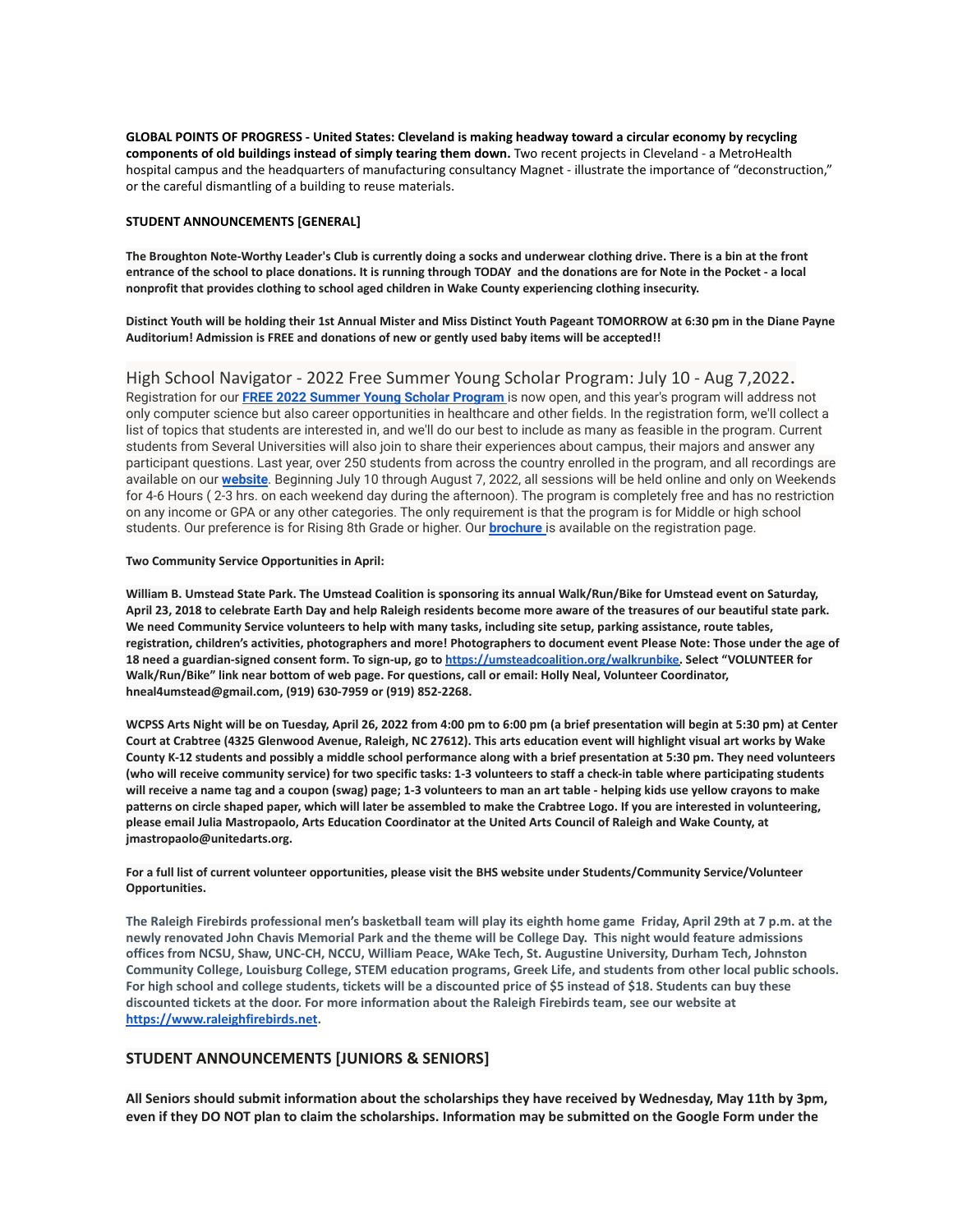Senior Tab on the website, Scholarship information will be printed and read for all students at the Senior Assembly, **so please be sure to submit your information! (for the social media platforms, please use the link) Here is the**

**link:[https://docs.google.com/forms/d/1v4IkClDzE9mWHCCFyQk9Y8AWEQxpl1fsqAiZlt9O9yQ/viewform?edit\\_reque](https://docs.google.com/forms/d/1v4IkClDzE9mWHCCFyQk9Y8AWEQxpl1fsqAiZlt9O9yQ/viewform?edit_requested=true) [sted=true](https://docs.google.com/forms/d/1v4IkClDzE9mWHCCFyQk9Y8AWEQxpl1fsqAiZlt9O9yQ/viewform?edit_requested=true)**

**If you have questions, please contact Ms. Quirk in Student Services, [squirk@wcpss.net](mailto:squirk@wcpss.net).**

**One of the main events sponsored by UNC's Order of the Bell Tower every semester is Shadow Day, in which high school students are invited to campus to attend class with a UNC student, take a tour, eat in our dining hall, and learn more about Carolina and college life. It is a great opportunity, and we really enjoy the experience! However, due to ongoing COVID-19 concerns, this semester's program has been reimagined into a virtual student panel – the program will take place on April 24th, 2022, and will be from 4 PM to 5 PM. Students will be able to listen to current OBT members who have a wide variety of class years and majors of study, and students will be able to ask questions towards the end. Attending the event is absolutely free and students are not committing to anything by coming. All they will need is a device with Zoom and a stable Internet connection. For the Spring Shadow Day, we would like to invite juniors who hope to attend Carolina or another university and plan to apply in the next application cycle. We want to equip them with the tools necessary to prepare them for the upcoming year, as well as to help them make the best college decision, whether that be at Carolina or somewhere different. I've linked the registration form below. Please send this out to whoever might be interested in attending our Student Panel.**

**Registration Form Link: <https://forms.gle/NATujx7aeVfaca6G7>**

## **Juniors and Seniors! It's time for Prom 2022! Tickets are \$20 and DJ PNOMINAL will be playing. <https://drive.google.com/file/d/1TvjuL49lk0HKWp-lDefT8N6qzoQVhN8Y/view?usp=sharing>.**

**Juniors interested in ASU: Broughton students are invited to apply for [AsULead,](https://mx.technolutions.net/ss/c/VpDhrCrvzjOrNk6AZ3TbHmyV2EcS_KxzTZM_TOJVv5LX_HEtip4l5HtB26cxx34Y/3ky/dnxlp4wjTZ2s6t2UF4j5Dw/h1/nb_aCS2pDrT3kMc0Ux76oxOSLk-8R53XA7Ge7ryf_Xk) a selective, on-campus leadership and college information program. AsULead is a four-day summer program for historically underrepresented rising high school seniors that provides the opportunity to develop leadership skills and learn about the college application process (including financial aid, scholarships, essay and résumé building). Students who attend will leave as AsULead ambassadors, prepared to offer leadership in college access to their peers and community. A short application is required for AsULead, and selected participants will be offered a scholarship that covers the full cost (meals, lodging, and transportation) of the AsULead summer program.During the program, students will meet with admission, scholarships and financial aid counselors, as well as current college students, academic advisors, professors and career counselors.AsULead takes place on Appalachian's campus July 25-28, and the deadline to apply is Tuesday, May 10. The [application](https://mx.technolutions.net/ss/c/0xN2WHGS76Iu0AkPY1AuArc0r_hnu9uxEx9hJYeJMC1fMUsKNFkxU5ao2WRhV22WIj3BJgpAc3SGYZRYsDyKIFdLyx_216XnKn1u8PkQehYvGtN_BtFSDmdaZBWH5un7/3ky/dnxlp4wjTZ2s6t2UF4j5Dw/h2/awIPm3jZi_SHCPYrDWs-bmrWs-XQN_wr1d4DsmAxfVI) requires a reference form and a response to two questions, as well as a high school transcript.**

**CFNC is happy to present a series entitled, "Representation Matters." This is a free series of programs offered on April 26th designed to offer career and college information to Young Black and African American Males. While all ages are invited to attend these, they will have different focuses.**

**● April 26th at 6pm: Representation Matters: Preparing Young Black and African American Males for College. This program is geared towards current high school students, and will have a panel of folks from CFNC, as well as counselors and advisors from various high schools across the state. We'll discuss preparing for college, and answer all the questions attendees may have! To register: <https://cfnc-org.zoom.us/meeting/register/tZItce2rqjwjEtPtdypf9hmpvA2f48hv8U2H>**

The Game Plan: College (GPC) team is excited to announce our second annual College Expo on Saturday, April 23, 2022, at the Emily K Center from 12:00-3:00 pm. The College Expo includes a college fair with more than 40 colleges and universities as well as the option to attend several workshops led by college-access professionals on topics such as how to pay for college, selecting the best college for you, how parents can support their students applying to college, and more! This event is free and open to all high school students and their families are strongly encouraged to attend. Registration is highly encouraged, as workshop seat availability is limited. Walk-ins will be welcome at the event. For more info or to register for this event, click **<https://www.emilyk.org/2022-college-expo>**

**Wake Tech's Summer Bridge program called Eagle Start is a great way for high school seniors who are interested in Wake Tech that have less than a 2.2 GPA to get some developmental courses taken care of for free. Every student that finishes the program receives a free laptop at the end! You can find more information about Eagle Start here: [EAGLE START Bridge](https://www.waketech.edu/student-life/pathways-male-mentoring/eagle-start) [Program | Wake Technical Community College](https://www.waketech.edu/student-life/pathways-male-mentoring/eagle-start)**

**Seniors: Scholarship Bulletin #22 has been posted on our homepage and can be found by going to Students/Seniors/Scholarship Information/Scholarship Bulletins. It has also been posted on the Student Services Webpage [www.broughtonstudentservices.weebly.com.](http://www.broughtonstudentservices.weebly.com)]**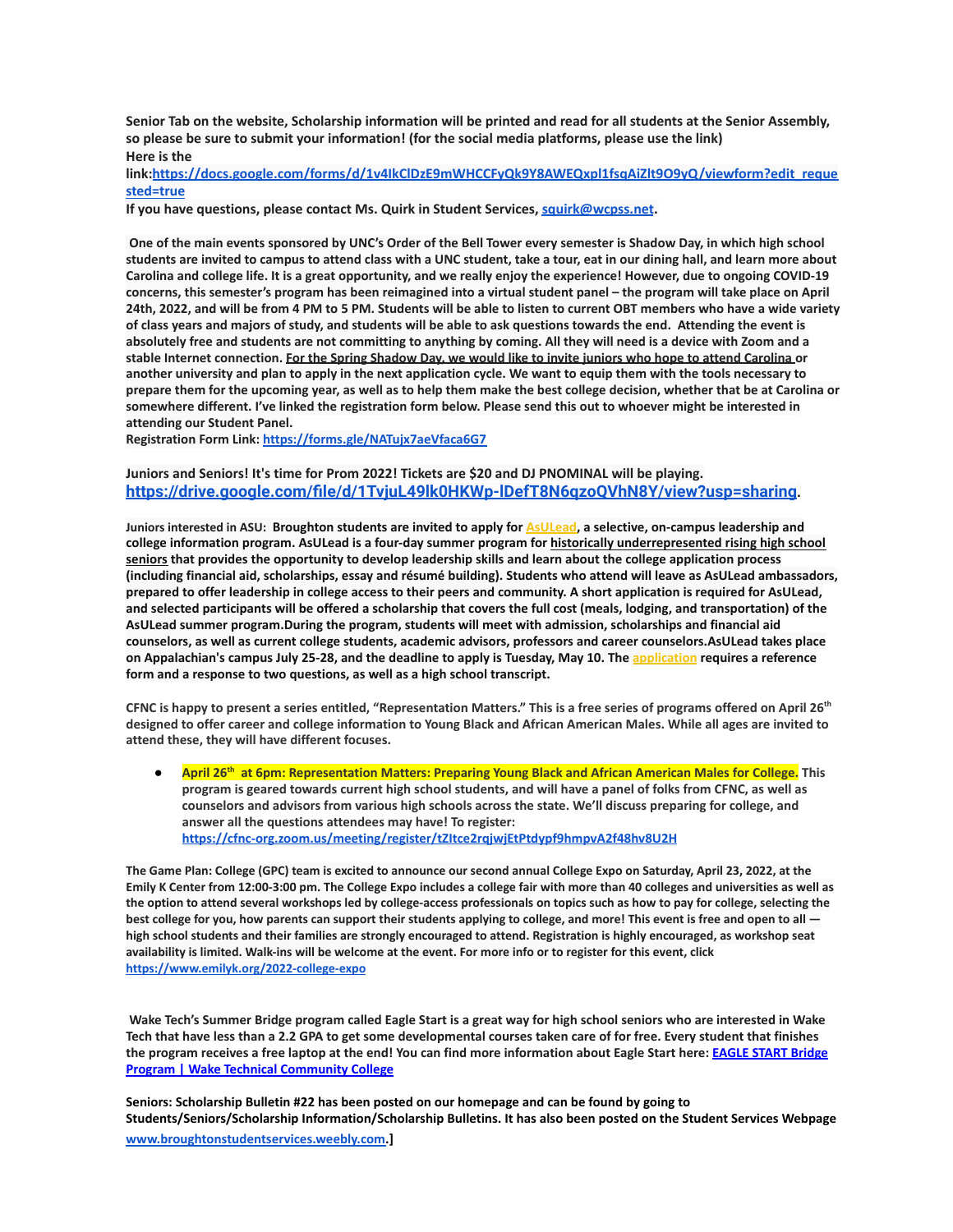#### **College & University Reps Visiting Broughton**

**Seniors and Juniors may sign up to meet with college representatives who visit Broughton throughout the year. Sign-up sheets are posted in a notebook outside the Guidance Resource Center [Room 1209]. See Mr. Rudder in the Guidance Resource Center if you have questions.**

# **SUMMER OPPORTUNITIES [Link to the list that is posted on CFNC with summer enrichment opportunities] <https://www2.cfnc.org/studentEnrichment>**

**The City of Raleigh: Parks, Recreation and Cultural Resources is currently hiring for many FUN summer camp job opportunities including the Raleigh Summer Youth Program. Our positions fit perfectly into the schedule for both students AND teachers.**

- **● Parks and Recreation hires staff starting at 15 years old in positions such as Lifeguard, Camp Counselor, Cashier, Regional Coordinator and Camp Director. <https://www.governmentjobs.com/careers/raleighnc>**
- **● The Raleigh Summer Youth Programs hires staff ages 15-18 in a wide variety of jobs- both virtual and in-person. Deadline to apply to this program is March 31st**
- **<https://raleighnc.gov/Community/content/CommServices/Articles/SummerYouthEmployment.html>**
- **● Pay ranges from \$11-15/ hour depending on the position**

**The Thurgood Marshall College Foundation Fleisher HBCU Scholars Summer Program on the campus of Fayetteville State University is designed for current Juniors heading into their Senior year. It is a Hybrid program with a Virtual and on** campus portion (Live on campus for a week). Virtual Experience - June 1 - 21, 2022. On-Campus Experience - June 22 -**28, 2022. Students are not committed to enrolling at Fayetteville State University at all as part of the program, it is simply an experience…targeting students interested in studying in the business field. Students can apply for the program and get more details here: [TMCF Fleischer HBCU Scholars](https://www.uncfsu.edu/fsu-admissions/undergraduate-admissions/freshman/tmcf-fleischer-hbcu-scholars-program) Program (uncfsu.edu)**

**Are your students thinking about college? Do they talk about careers in engineering, medicine, or business? Students can explore different career paths and majors, live on a university campus, and challenge themselves with Rochester's Pre-College Programs! Our summer programs give students the freedom to experience Rochester's unique curriculum and join others from around the world. These programs not only give students a taste of the college experience, but also introduces students to unique perspectives, cultures, and ways of thinking about the world. Learn more about the program. Check out [Rochester's programs](https://mx.technolutions.net/ss/c/VpDhrCrvzjOrNk6AZ3TbHmfciYltKrD7MBPJoCczPWIpxnRQzWKzzHDQWRCT4ITrZgBGUpBV0oJyZx6JR4wlKA/3k5/S_JCymRIRTKmq8wpxCFQXg/h1/NhgfUr5_fLermZgjpTef9a9tmAUC5e_IGJRjXZLuFKQ) for the summer.**

N.C. A&T University is excited to let you know that we are now accepting applications for the 30th annual [Summer](https://ncat.us10.list-manage.com/track/click?u=16e0de389d8e5c15344477a62&id=d5f9e08b9c&e=61b6ee945d) High School [Transportation](https://ncat.us10.list-manage.com/track/click?u=16e0de389d8e5c15344477a62&id=d5f9e08b9c&e=61b6ee945d) Institute (STI). The four-week program is packed full of fun and educational activities, including guest speakers, group projects, and trips, and designed to be a bonding, rewarding, and even life-changing experience for young minds. STI is free and introduces students to the educational paths and fields of transportation and supply chain and the many lucrative careers available. For the first time in two years but in keeping with the program's tradition, we are happy to announce that STI will be held in person on the A&T campus this year. All rising 11th and 12th graders with a 2.5 or greater GPA are welcome to apply! Don't **hesitate to contact Nick Allen if you have any questions (336-285-3314 or nrallen1@ncat.edu).** [Applications](https://ncat.us10.list-manage.com/track/click?u=16e0de389d8e5c15344477a62&id=b587740df6&e=61b6ee945d) due by April 15th [available](https://ncat.us10.list-manage.com/track/click?u=16e0de389d8e5c15344477a62&id=b587740df6&e=61b6ee945d) here.

**This summer, Marist is offering 23 unique In-Person and Virtual Summer [Pre-College](https://api.targetx.com/email-interact/redirect?id=MTEwMDAwNDI5IDcwMTFQMDAwMDAwdWRmRVFBUSBhMEcxUDAwMDAxVjd5MkxVQVIgMDAzMWEwMDAwMEJVenBBQUFU&link=https%3A//www.marist.edu/admission/summer-pre-college&tlink=aHR0cHM6Ly93d3cubWFyaXN0LmVkdS9hZG1pc3Npb24vc3VtbWVyLXByZS1jb2xsZWdl) programs, giving students the** opportunity to earn three transferable college credits while they're still in high school!Some of our 2022 Summer **Pre-College programs include:**

- **● Social Media Marketing and Influencing (new in 2022!)**
- **● Pre-Law**
- **● Fashion Merchandising**
- **● Pre-Health**
- **● Musical Theatre (new in 2022!)**
- **● Game Design**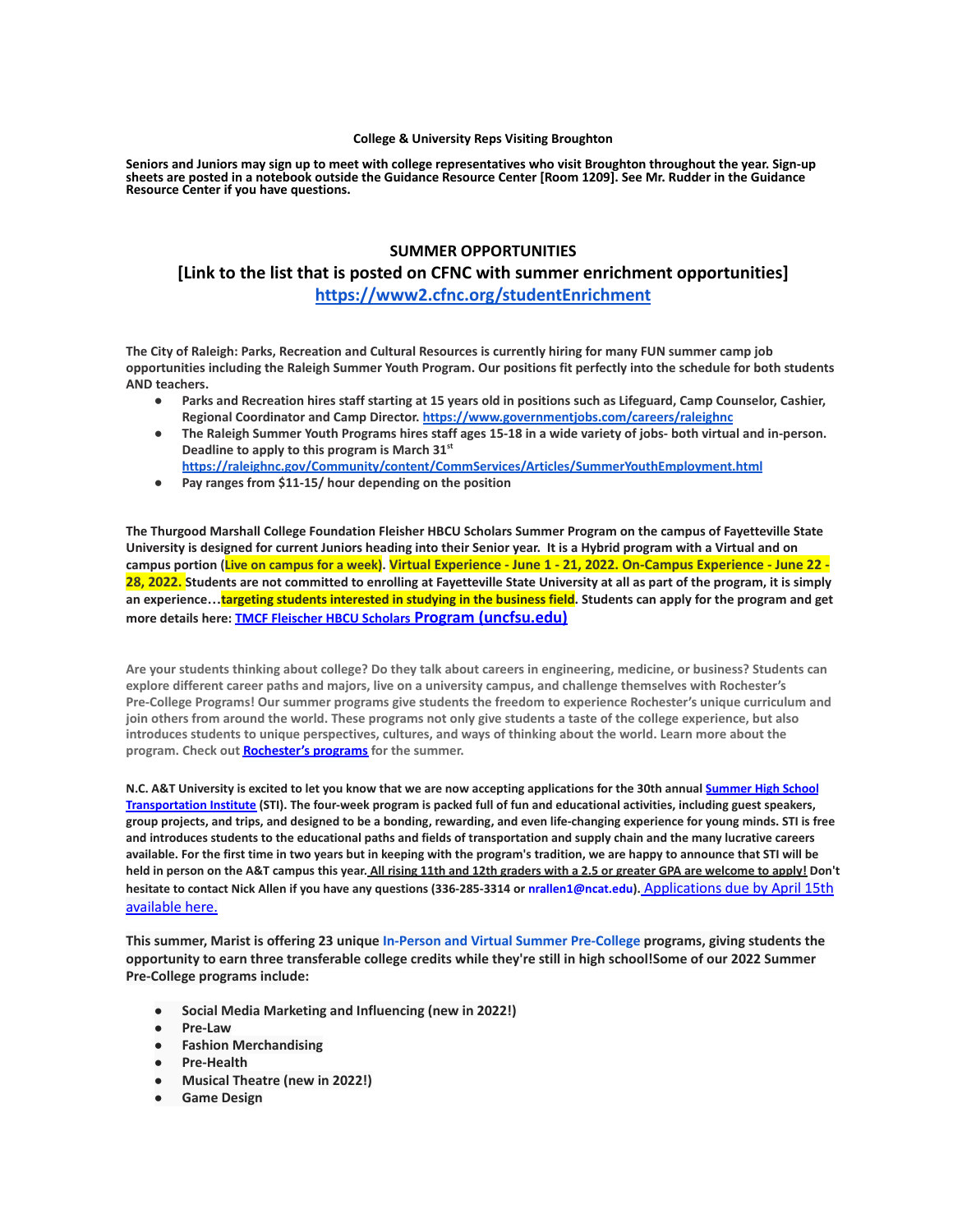The free application for 2022 Summer [Pre-College](https://api.targetx.com/email-interact/redirect?id=MTEwMDAwNDI5IDcwMTFQMDAwMDAwdWRmRVFBUSBhMEcxUDAwMDAxVjd5MkxVQVIgMDAzMWEwMDAwMEJVenBBQUFU&link=https%3A//www.marist.edu/admission/summer-pre-college/how-to-apply&tlink=aHR0cHM6Ly93d3cubWFyaXN0LmVkdS9hZG1pc3Npb24vc3VtbWVyLXByZS1jb2xsZWdlL2hvdy10by1hcHBseQ%3D%3D) is currently live! A complete application requires a personal essay, high school transcript, and recommendation form. Applications are reviewed on a rolling, space available basis per program. If you have any questions don't hesitate to reach out to our office at precollege@marist.edu or call (845) **575-3047.**

## **A UNC Medical Center Initiative**

#### **Summer 2022 High School Volunteer Program**

**Volunteer Services is excited to announce the Summer High School Volunteer Program is back and applications are now available. If you know of a high school student who is at least 14 years old, has completed the ninth grade and is looking for a chance to learn more about working in a hospital environment this could be just the program for them! Opportunities are available at both the Chapel Hill and Hillsborough campuses.**

**[Learn more about requirements, logistics and how to apply](https://www.uncmedicalcenter.org/uncmc/support/volunteer-services/high-school-volunteers/).**

Registration is now open for Summer 2022 [Pre-College](https://mx.technolutions.net/ss/c/cHS6KxvaczfHhqkpLrKMJVWPxcQYRt0e0iEku2lDCy7TWiJx1_55o8zjVGV1sVk6/3jg/1SU4Iqm8RKCGs9Kqp3oKCA/h1/8KmmmA0tWn519kb2cHeogzMl7YlN_0BGLRgnvms3mCI) Programs at UNC Asheville! Limited spaces are available, so we encourage early registration. Each Pre-College program will run from Sunday to Friday, with topics spanning the arts and sciences. All students will live on campus to fully experience university life and the surrounding community. The program cost, which starts at \$1,200, includes lodging, meals, course materials, activities and excursions. Programs follow COVID protocols and University community expectations, and offer a flexible cancellation policy. Dates for our Summer 2022 Pre-College Programs are June 12-17, **June 19-24 and June 26-July 1, 2022, with several programs offered multiple weeks. Topics include:**

- **● Pre-Med**
- **● River Ecology & Adventure**
- **● Great Smokies Young Writers Workshop**
- **● Film Scoring & Sound Design**
- **● Climate, Robotics, Rocketry & Aerospace Engineering**
- **● Journalism, Public Relations & Social Media in the Digital Age**
- **● Climate Science**

**For more information or to register, please visit [https://camps.unca.edu/pre-college.](https://mx.technolutions.net/ss/c/BQM-IylQKwVhFDmSUz94JMzQQ0hkkx5ESJs5UdbzD71mct6i1Y__RJ3rL4CzntUn/3jg/1SU4Iqm8RKCGs9Kqp3oKCA/h2/MZqaRAcrABE7L3WtqgiOohchCUtuWHHU1_eALUf2hTU)**

If you're looking for a way to help your college-bound high school students make important decisions about life after high school, encourage them to join us at Rochester Institute of Technology this summer for [Explore](https://mx.technolutions.net/ss/c/gsby7xed_Q9kJKoUKuDGdB9R9sive_ZsM1Qb_nhkgjA08w4AqgRoJb0vlLFSSjZT/3j6/cfOu9R3lR8u3xTRhpngdYQ/h2/xzdGfzy3I2uSoAWXNd4vWkN1gV7yfnaiLQn6UQatgnc) Your Future! EYF is a week-long, on-campus summer program for college-bound deaf and hard-of-hearing high school students who will enter their junior or senior year in fall 2022. During EYF, students learn how their interests can lead them to a career, and they explore career options in various fields, including the arts, business, computers, engineering, science, and more specific topics, such as the internet of things, 3D printing, entrepreneurship, emotional intelligence, and biology. Students who attend EYF receive an application fee waiver to apply to RIT at no cost, and those who enroll at RIT for college will receive a scholarship. That's right, when they participate in EYF, they can apply to RIT for college at no cost, and they'll receive a scholarship!There are two EYF sessions. Your students can choose the session that works best for them.Session I: July 9-14; Session II: July 16-21. Students who participate in EYF this summer will meet other deaf and hard-of-hearing students from all over the country, and it's a wonderful opportunity for them to make new friends! [Check](https://mx.technolutions.net/ss/c/gsby7xed_Q9kJKoUKuDGdB9R9sive_ZsM1Qb_nhkgjA08w4AqgRoJb0vlLFSSjZT/3j6/cfOu9R3lR8u3xTRhpngdYQ/h3/EJAJ5IZYnhy_5EoPb20FqK_vFekSoBF5wdP5m4I0v8E) out EYF, and encourage your students to apply [today!](https://mx.technolutions.net/ss/c/VpDhrCrvzjOrNk6AZ3TbHsDAoOWeZg67sWX3pIhEAGxCWhE-b5_ccZhgCUBu0qQbXV3r3Sp2r3bvI44-_FnkWzKY8PPT-NIXylVlj1p1QBc/3j6/cfOu9R3lR8u3xTRhpngdYQ/h4/z_F1GbKvjAXrSXS3vh6GZk3C0_JRjjBhcsu_861EJVE) If you have any questions, contact us at 585-475-6700, toll-free in the U.S. and Canada at 1-866-644-6843, by videophone at 585-743-1366 or by email at [EYFinfo@rit.edu.](mailto:EYFinfo@rit.edu)

Oxford Royale Academy's International Summer School 2022 on the campus of the University of Oxford. Participants choose from 19 fascinating courses, taught by experts in their field. Students live, dine and study on the campus of the University of Oxford **with people from all over the world. Apply at [www.oxford-royale.com](http://www.oxford-royale.com).**

The University of the South would like to invite students to join our *Chinese [Language](https://mx.technolutions.net/ss/c/eakQ-C8DCmUrd8y7yBWDFiYAOUoJQ4pz7MfbEBpip6l0y_Hm_m-q4S1NAhKySW0l0l52Av-XFInBcX_HbKNhaFaTuY25zEq03f7H2jjkYbiZerVnvT_jJBJvBnD8L-82oFcjCA4feCp5rOrmzPCcig/3h1/Zb0AzY0dSO6ybsQoCzalvA/h1/a-eaRv0bEo5dxrOjmNABke9N9q3IKNCmv7tp3yn1eRg) Camp*! The program's primary goal is to **immerse students in the language and culture of China, while enjoying Sewanee's 13,000 acre campus.**

**When: June 15 - July 1, 2022**

**Where: The University of the South, Sewanee, TN**

**Who: Rising high-school sophomores, juniors and seniors. Experience with Chinese language is not required.** Students participating in the program will spend a few hours in the classroom each day, before taking their learning outside and enjoying the many outdoor activities available during the summer at Sewanee in an immersive language environment. Given the **immersive environment, all students are encouraged to apply. Students should be prepared for a variety of outdoor activities including swimming, hiking, rock-climbing, hiking, gardening, caving, camping, and more! For more information about the camp as well as scholarship**

**opportunities, students can visit the Sewanee Chinese Language Camp [website.](https://mx.technolutions.net/ss/c/eakQ-C8DCmUrd8y7yBWDFiYAOUoJQ4pz7MfbEBpip6l0y_Hm_m-q4S1NAhKySW0l0l52Av-XFInBcX_HbKNhaFaTuY25zEq03f7H2jjkYbiZerVnvT_jJBJvBnD8L-82oFcjCA4feCp5rOrmzPCcig/3h1/Zb0AzY0dSO6ybsQoCzalvA/h2/75iusWoe6oX7KGnwrl--J5PGQK1G9zr9iO3WkMg5UHE)**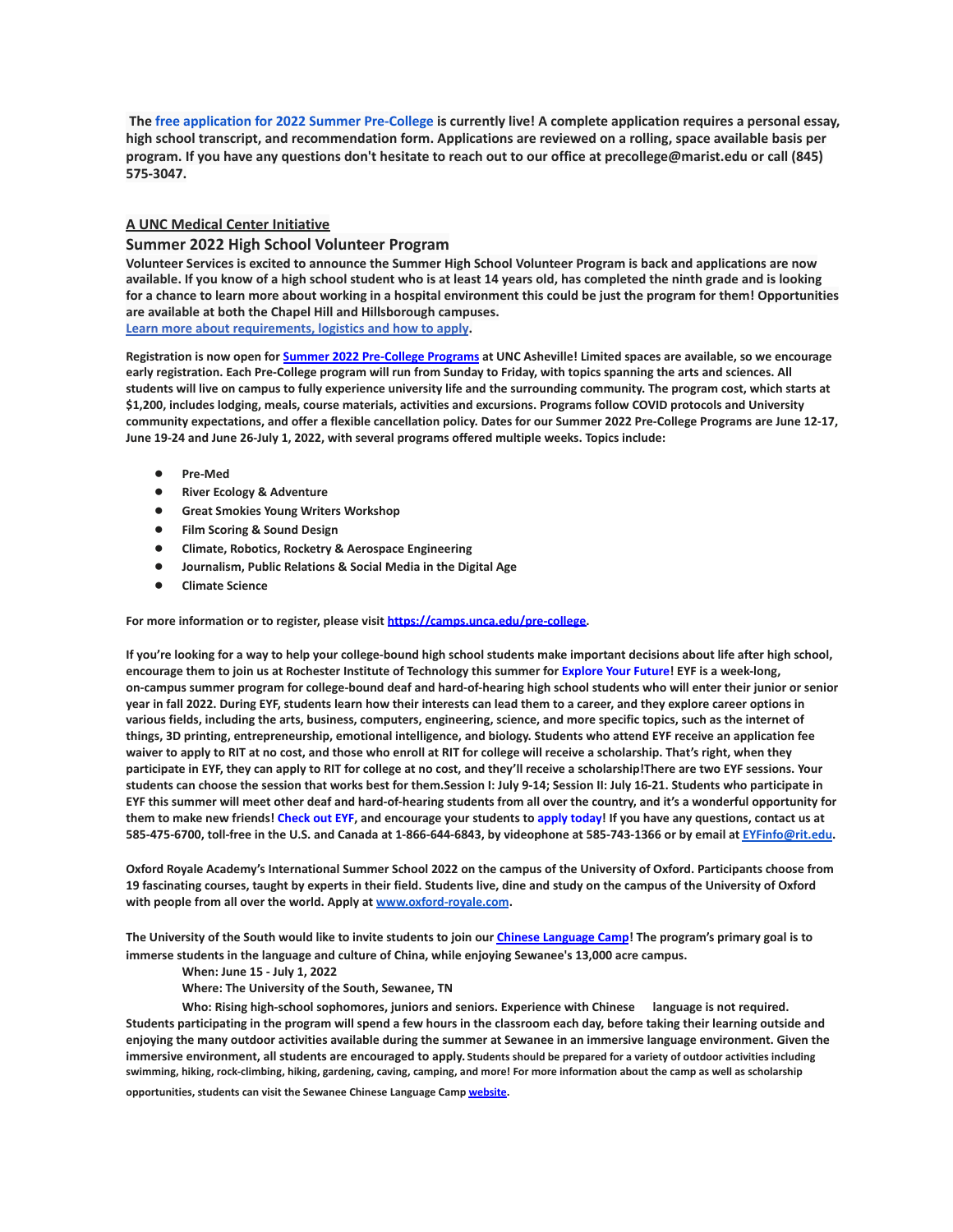**SCAD Summer Seminars. Connect with creatives from around the world. During the weeklong program, participants choose two workshops from a palette of award=winning academic programs, including animation, fashion, film and television, graphic design, illustration, interior design, photography, sequential art, and more. For more information, visit [www.scad.edu/sss.](http://www.scad.edu/sss)**

The University of Chicago's summer pre-college programs draw from the multidisciplinary emphasis and intellectual richness of the College's Core curriculum. Programs with in-person and online courses include:

**Immersion:** Course subjects include American politics, biotechnology, developmental psychology, philosophy, physics and more.

**One-Week Enrichment:** Whether it be leadership, civil discourse, or quantitative analysis of complex problems, each program will advance and enhance skills that students can apply to their studies in high school, college, and beyond.

**Stones and bones:** Students go behind the scenes at the Field Museum - one of the world's great natural history museums and into the field in Wyoming to learn how fossils are collected, analyzed, and conserved.

**UChicago Summer Online:** From anywhere in the world, students can explore subjects like biochemistry, art, and quantitative finance through five-week courses involving real-time interaction, engaging class discussion, and group projects. To learn more about Summer Session, or to apply to the program, visit [www.summer.uchicago.edu](http://www.summer.uchicago.edu).

# **Job Opportunities**

Amy Peake, Director of Employment for several of our area Zaxby's restaurants, Now that school is back in swing, I would like to reach out to advertise employment. Our Zaxby's group pride ourselves with bringing on high schoolers and helping them to develop workplace skills that will benefit them in their adult working life. Many of our graduated students who go off to college come back to work with us during school breaks.



*Amy L. Peake* **Director of Employment ZaxNC, Inc. (919) 909-2529**

**My name is Camden McKinstry, I am the Regional Manager for the UPS Store in the Village District right down the road from Broughton.We are in need of part-time employment at our store. There is an absolutely wild staffing shortage for part time workers these days so we have decided to start hiring high school aged workers.**

**The UPS Store Cameron Village 514 Daniels Street Raleigh, NC 27605 919.834.2121 Web <https://www.theupsstore.com/2325>**

**The Director of Camp Royall, the nation's largest and oldest camp for people with autism is in search of dynamic high school students who are interested in learning more about human services and specifically working with those with special needs (autism).We can offer volunteer opportunities during the school year (and in the summer) for those in need of service hours (any age) and we can offer training and paid employment for students 17 years of age and older as well. If interested, visit [www.camproyall.org.](http://www.camproyall.org)**